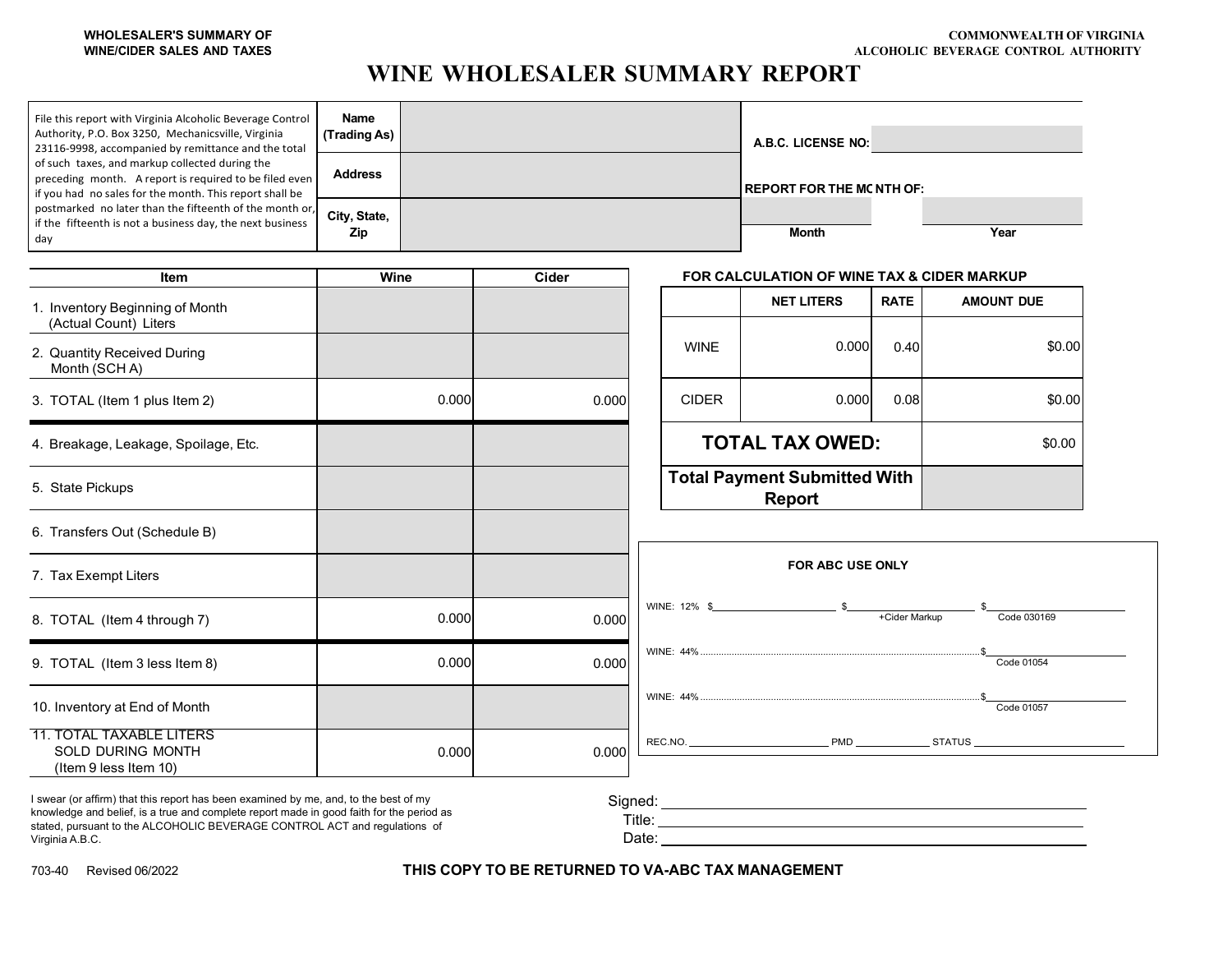## **SCHEDULE A WHOLESALER'S REPORT PURCHASES**

|                                         |                                        | PURCHASES (List only purchases from suppliers and purchases transfers) |                 |               |
|-----------------------------------------|----------------------------------------|------------------------------------------------------------------------|-----------------|---------------|
| <b>DATE</b><br>GOODS<br><b>RECEIVED</b> | <b>PURCHASE</b><br><b>ORDER</b><br>NO. | <b>CONSIGNOR</b><br>NAME OF WINERY OR WHOLESALER                       | <b>LOCATION</b> | <b>LITERS</b> |
|                                         |                                        |                                                                        |                 |               |
|                                         |                                        |                                                                        |                 |               |
|                                         |                                        |                                                                        |                 |               |
|                                         |                                        |                                                                        |                 |               |
|                                         |                                        |                                                                        |                 |               |
|                                         |                                        |                                                                        |                 |               |
|                                         |                                        |                                                                        |                 |               |
|                                         |                                        |                                                                        |                 |               |
|                                         |                                        |                                                                        |                 |               |
|                                         |                                        |                                                                        |                 |               |
|                                         |                                        |                                                                        |                 |               |
|                                         |                                        |                                                                        |                 |               |
|                                         |                                        |                                                                        |                 |               |
|                                         |                                        |                                                                        |                 |               |